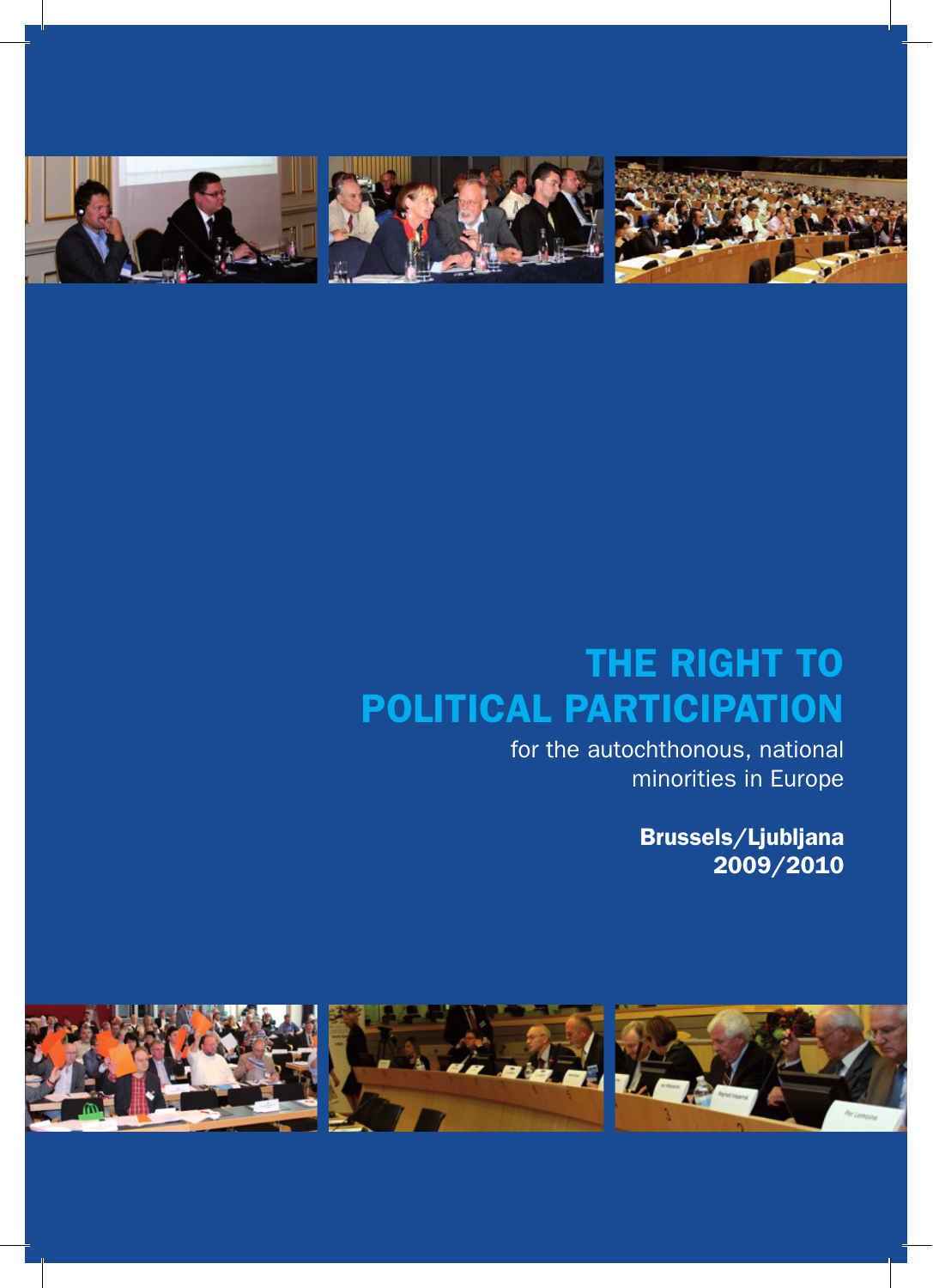### The Right to Political Participation for the autochthonous, national minorities in Europe

55th FUEN Congress from 12-15 May 2010 in Ljubljana/Slovenia

The Right to Political Participation for the autochthonous, national minorities was presented in 2009 at the FUEN Jubilee Congress in Brussels and was adopted in 2010 during the 55th FUEN Congress in Ljubljana.

Elaborated in cooperation of FUEN with Oleh Protsyk, Senior Researcher at the European Centre for Minority Issues (ECMI).

Responsible: Heinrich Schultz, FUEN-vice-president

Federal Union of European Nationalities

FUEN is the largest European umbrella organisation of the autochthonous, national minorities in Europe.

President: Hans Heinrich Hansen

Contact: FUEN Secretariat, Schiffbrücke 41, 24939 Flensburg, Germany www.fuen.org, info@fuen.org

2nd edition, May 2010

The Right to Political Participation for the autochthonous, national minorities in Europe may be used freely under the condition that the source is stated.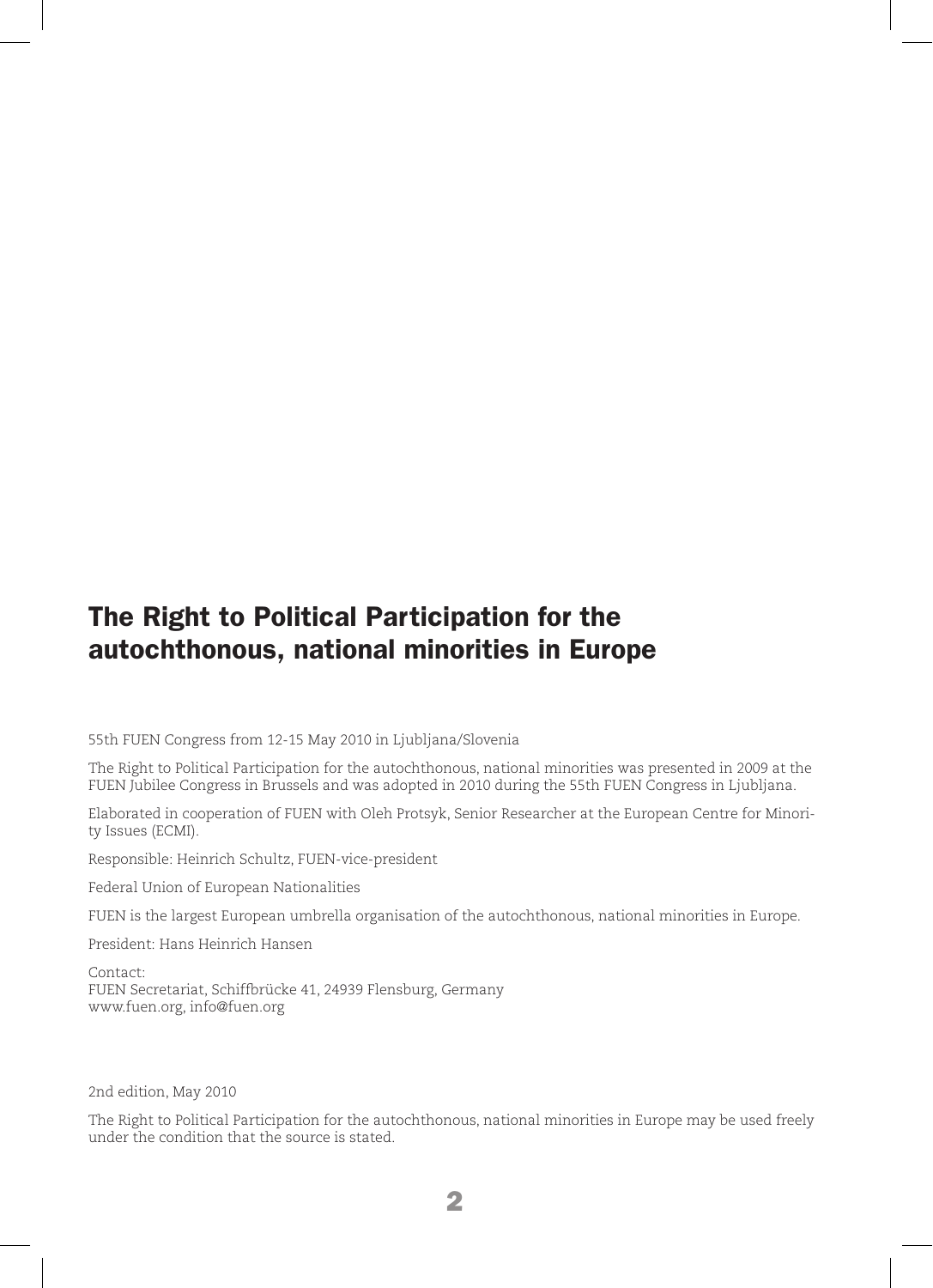### **PREFACE**

The Right to Political Participation is the third part of the compendium of Fundamental Rights of the European autochthonous, national minorities that is published by FUEN and elaborated in cooperation with renowned academic institutes.

The aim is to develop a useable compendium on minority protection in Europe in addition to the Charter. The leading idea behind this is that only knowledge of the rights of persons belonging to the autochthonous national minorities makes it possible for them to use these rights and apply and develop them in an appropriate way. This is a condition for maintaining and development of the autochthonous national minorities, their identity, their languages that are often threatened to become extinct, their culture and traditions as irretrievable heritage and value of a Europe that is diverse and multilingual.

The Right to Political Participation and its implementation was worked out by Oleh Protsyk, Senior Researcher at the European Centre for Minority Issues (ECMI).

The document was first presented at the Jubilee Congress of FUEN in 2009 in Brussels and in 2010 it was adopted by the member organisations of FUEN in Ljubljana.

The Fundamental Right gives an overview of political participation in the context of international law and politics, in the context of direct democracy and political governance in the 21st century and demonstrates the purpose and conditions for the participation of minorities.

The Fundamental Right has been developed with the knowledge that differing premises in the European states, differing political systems and traditions and the situation of the individual minorities are determining how a specific minority should choose its actions in regard to its political involvement. There is not just one model – each minority should choose its own implementation and development. But what connects all is cooperation and political participation within the European context.

We thank all the committed member organisations and those who were active in the discussion and enhanced the compilation of the Fundamental Right with their contributions and thoughts.

Ljubljana, May 2010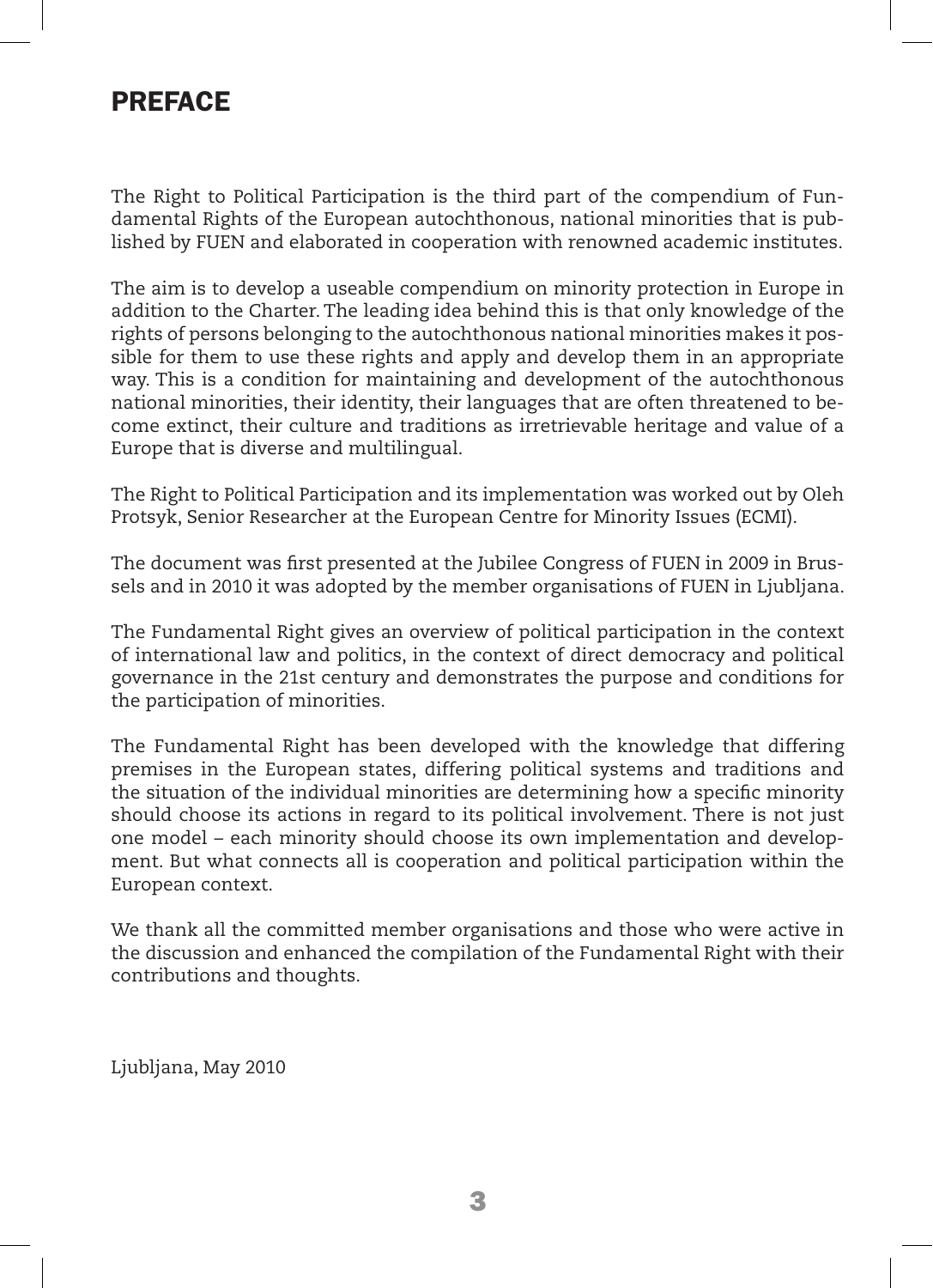## The Right to Political Participation for the autochthonous, national minorities in Europe

Referring to

the Charter for the autochthonous, national minorities in Europe and the selfconception of the European minorities, the fundamental principles and fundamental rights as well as the political demands that have been defined in this document that was adopted by the FUEN and YEN in 2006,

#### Referring to

the **universal human rights and freedoms** as defined in international law and in political documents,

And referring to

the following explicit international legislation and political documents concerning the right to political participation and concerning the European minorities,

- Universal Declaration of Human Rights; UN; 1948; Article 19, 20, and 21
- International Covenant on Civic and Political Rights; UN; 1966; Article 19, 21, 22, and 25
- Declaration on the Rights of Persons Belonging to National or Ethnic, Religious and Linguistic Minorities; UN; 1992; Article 2
- Declaration on the Rights of Indigenous Peoples; UN; 2007; Article 5, 18,19, and 20
- European Convention on Human Rights; Council of Europe; 1950; Article 10 and 11; Article 3 of Protocol No. 1
- Document of the Copenhagen Meeting of the Conference on the Human Dimensions of the CSCE; 1990; Article 35
- Framework Convention for the Protection of National Minorities; Council of Europe; 1995; Article 15
- Lund Recommendations on the Effective Participation of National Minorities in Public Life; OSCE High Commissioner on National Minorities; 1999

the Federal Union of European Nationalities (FUEN) defines the right to political participation and the way it has to be implemented for persons belonging to autochthonous national minorities in Europe, taking into consideration the particular context of the minorities, in the following manner: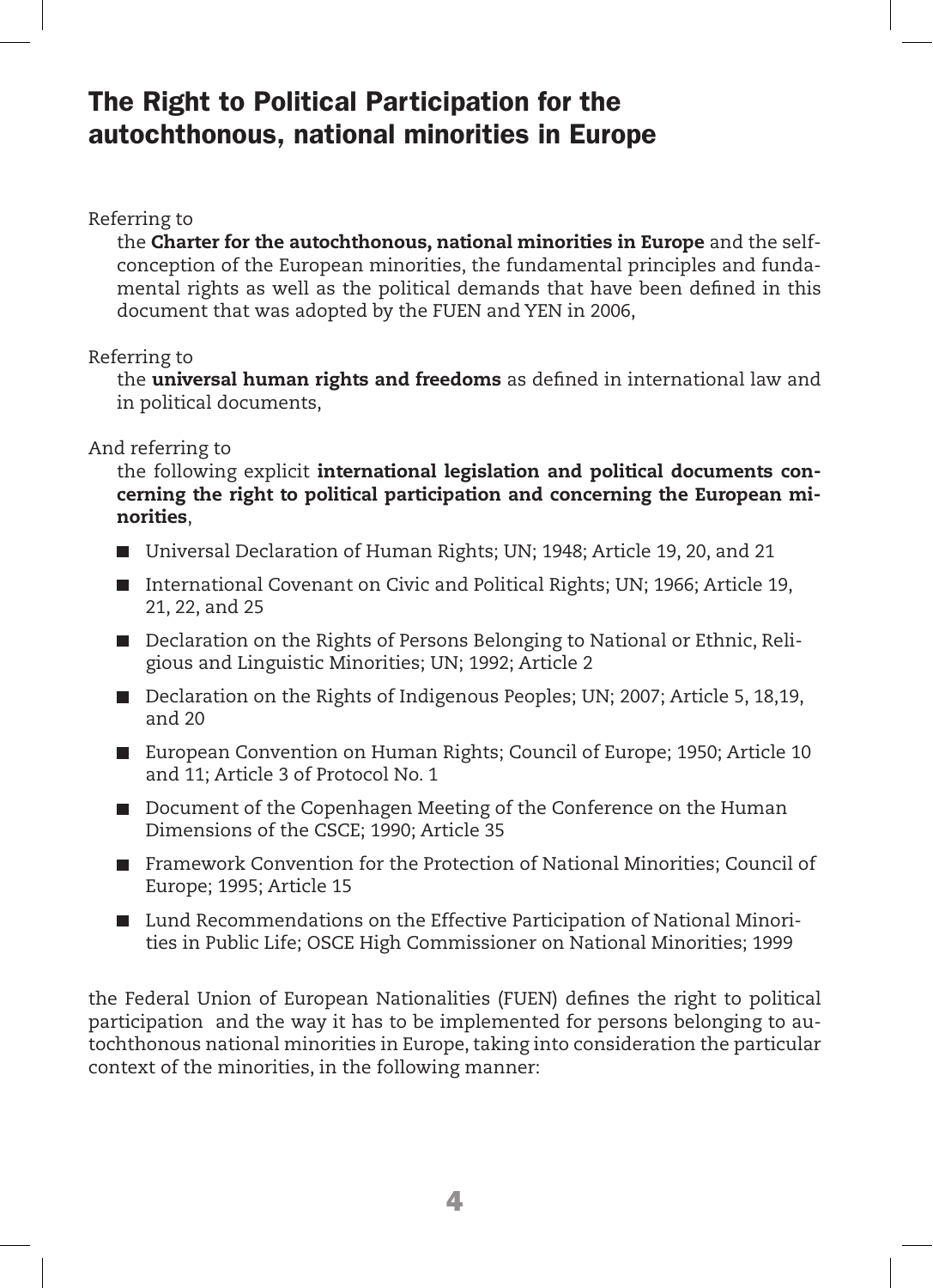# Right to Political Participation

The right to political participation is a universal human right to take part in government decision-making directly or through freely chosen representatives.

# **Objectives**

Political participation is a condition for

- realizing the needs and aspirations of minority community members in various realms of public life,
- $\blacksquare$  improving the conditions for maintaining, expressing, and promoting identities of minority communities,
- $\blacksquare$  ensuring the presence and visibility of minority issues in public agendas, and inclusion of minority voices in public debates,
- **Peromoting the full and effective equality for persons belonging to national** minorities,
- **fulfilling commitments to democratic governance and accountability in** minority communities and society at large,
- achieving an inclusive, free, and harmonious society.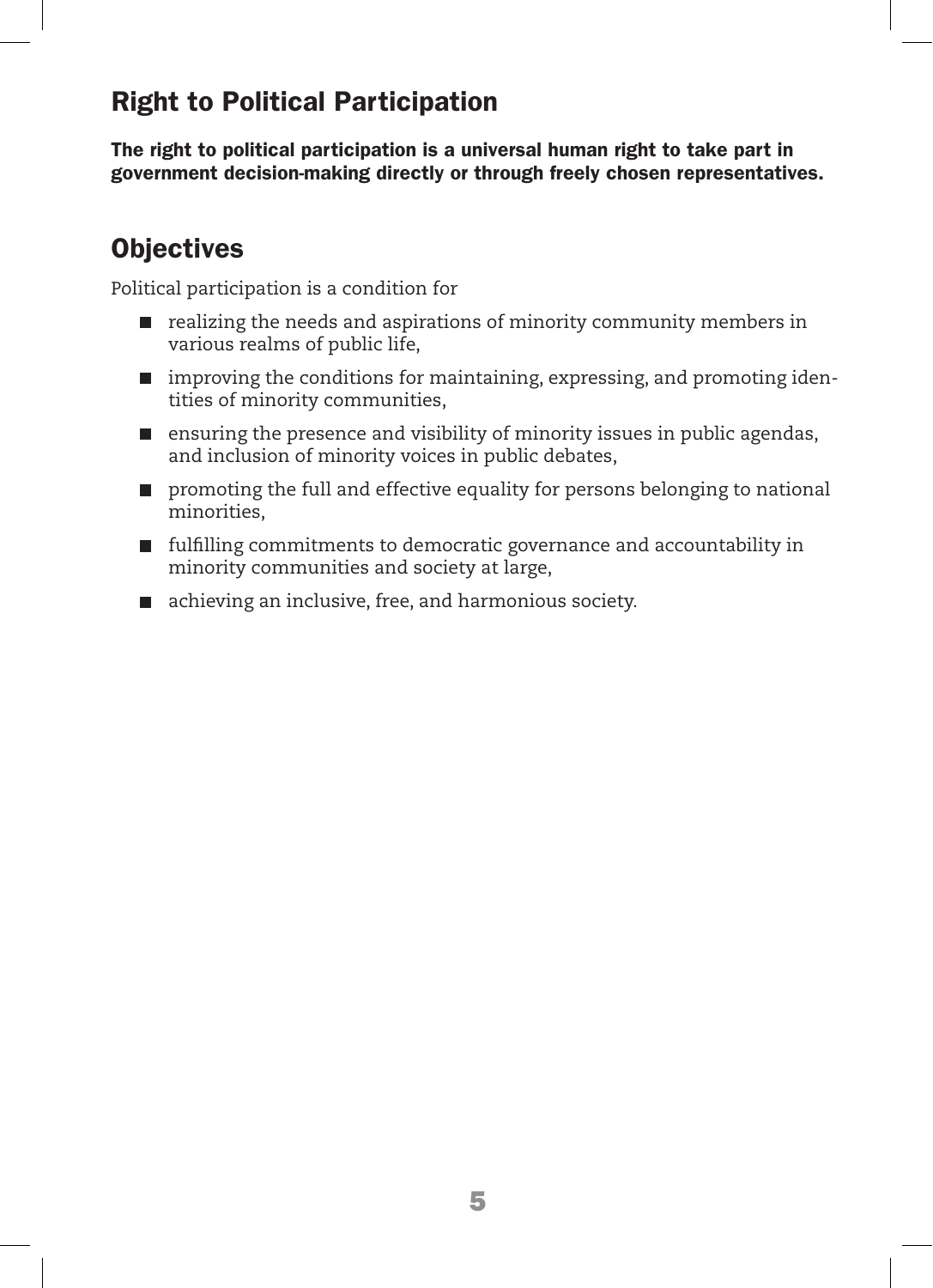# Application of the Right to Political Participation

For the application of the right to political participation, on the principle of equal opportunity, decision-making structures and processes must be organized so that they are available, accessible, acceptable and adaptable for all.

Political process shall include holding periodic and genuine elections to all levels of government. Such elections are a core element of a democratic system; they express the will of the people and form the foundation of government authority.

In the process of exercising the right to political participation, full and effective equality between persons belonging to a national minority and those belonging to the majority has to be guaranteed. While deciding on institutions, mechanisms, and procedures of government decision-making, state authorities shall take due account of the specific conditions of the persons belonging to national minorities.

# Political Participation in the 21st Century

Participatory democracy is a fundamental principle of political governance in 21st century Europe and, increasingly, in other parts of the world. Participation of citizens in government decision making either directly or indirectly, through their elected representatives, ensures government accountability and its responsiveness to the needs and aspirations of the people.

Political participation includes, but is not limited to, such activities as electoral participation and voting; contacting elected bodies and government officials; taking part in establishing and running political organizations; campaigning; standing for office; performing duties of a representative in elected and consultative bodies.

Citizen participation is a key element of modern democracy; high levels of participation signify vitality of political practices.

# Political Participation and Minorities

Political participation is essential for realizing the basic values and objectives that minorities have.

Political participation provides minorities with multiple means for strengthening their self-organization, securing adequate representation, and achieving political and policy goals. Through participation in political process, members of autochthonous national minorities renew their connection with fellow members, strengthen their self-identification, and re-affirm their will to act collectively. Political participation provides mechanisms for selecting minority community representatives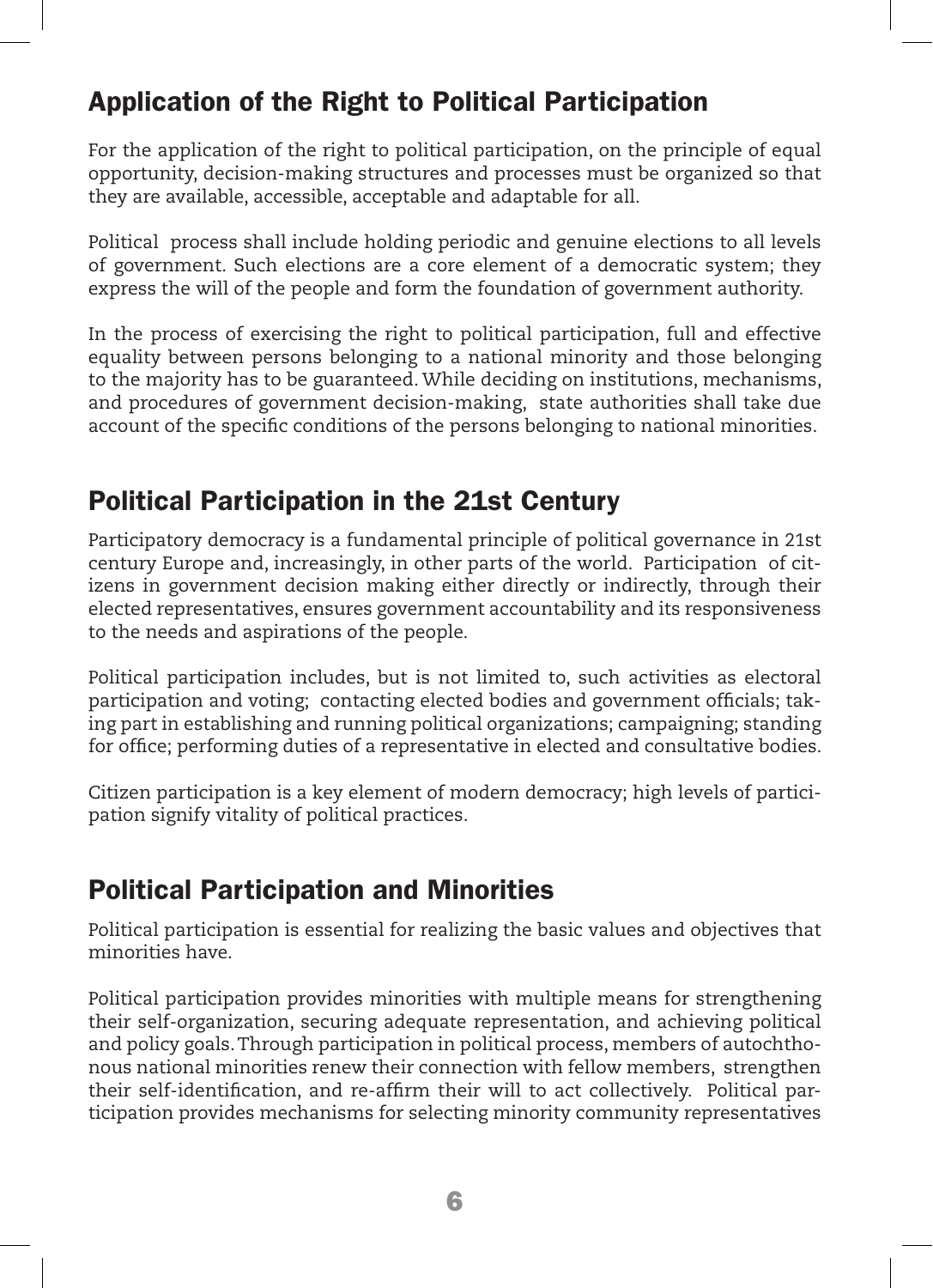and for increasing minority visibility in a society. Political participation mobilizes minorities and empowers them to pursue their collective goals.

The pursuit of equal right to political participation by members of autochthonous national minorities is linked to their ability to assert and exercise other fundamental rights. These include, first of all, freedom of opinion and expression, freedom of assembly, and freedom of association.

To be able to apply the right to political participation and fulfil the related objectives in an appropriate way based on international legislation and modern standards of political participation, against the background of the specific requirements and realities, and suited to the traditions and regional characteristics of every individual autochthonous national minority, FUEN underlines:

#### Ratification and Implementation of Legal Obligations

Essential for the application of the right to political participation is

- $\blacksquare$  the ratification and adequate and full implementation, suited to the needs of the minority, of the international legislation, in particular the Framework Convention for the Protection of National Minorities by the individual states.
- $\blacksquare$  the entrenchment of political participation standards and guarantees in the domestic legal order at the constitutional, legislative, or sub-legislative level.
- $\blacksquare$  the introduction of clear and reliable mechanisms for the judicial resolution of conflicts related to the violation of political participation rights.

#### In this context FUEN demands

- $\blacksquare$  from all states to work towards the implementation of the principles, obligations and provisions of relevant documents for all minorities in the country.
- $\blacksquare$  from the organizations representing the autochthonous national minorities to continuously use the existing opportunities to participate in monitoring processes and to contribute to a transparent system of reporting.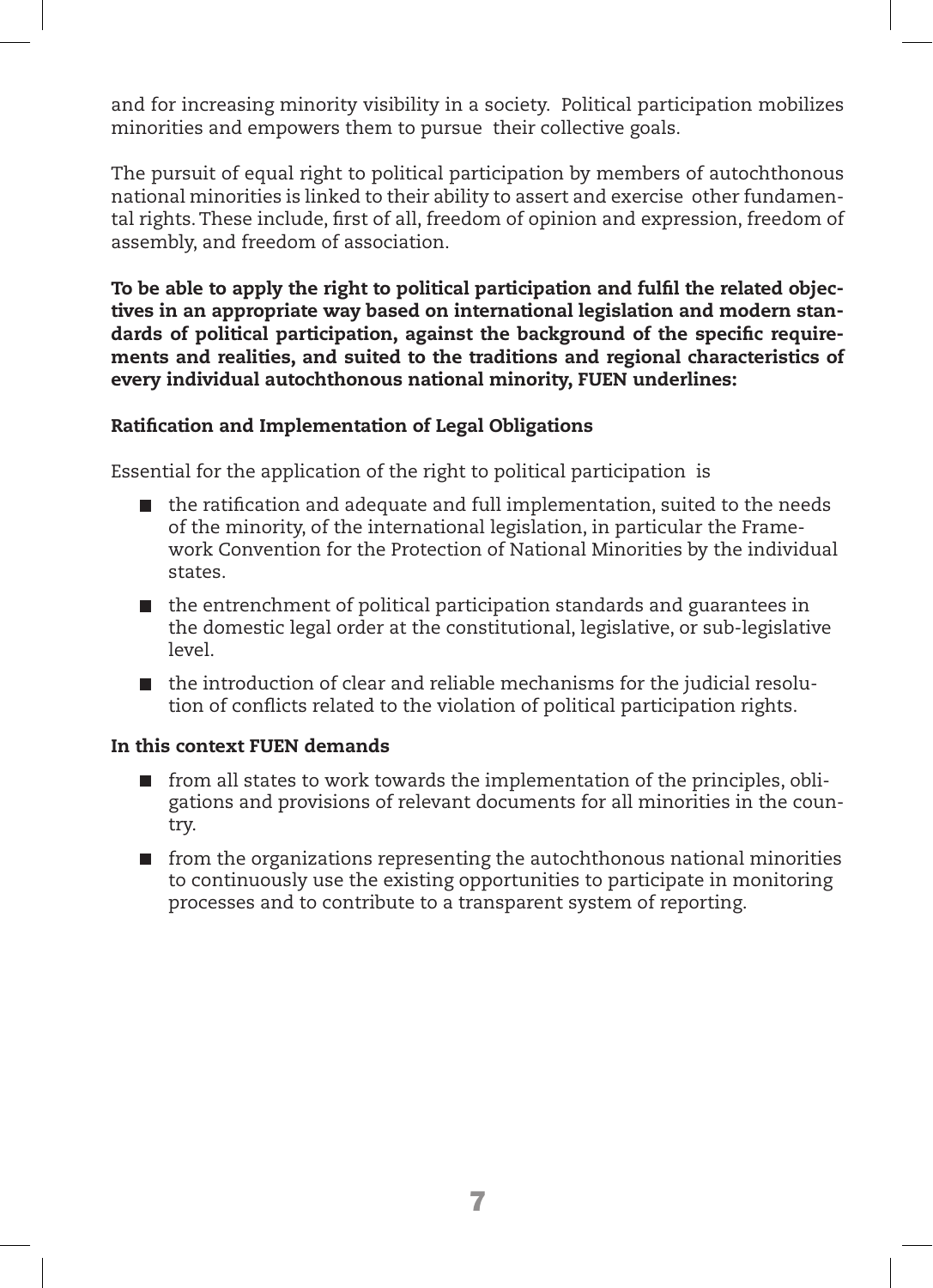# Recognition as a Pre-condition for Political Participation

The existence of a minority group is a matter of fact and not of arbitrary regulation. States should avoid using their regulatory powers to deny minority groups recognition. Recognition is a minority right and an important precondition for the effective participation of minorities in the political process.

# Comprehensive Approach to Political Participation

According to current international standards and practices of democratic governance, the right to political participation encompasses many specific types of citizens' engagement in political process.

Political participation includes but is not limited to the following fields and activities:

- I. Electoral Participation and Voting
- II. Engagement in Political Party Activity
- III. Participation in Legislative Process
- IV. Participation in Executive Process
- V. Participation through Consultative Bodies
- VI. Minority Self-Governance and Autonomy
- VII. Internal Democracy

Autochthonous national minorities are entitled to have a say in general matters of government and to be represented in key institutions of state. Activities listed under items III-V refer to these types of entitlements. Minority communities also have authority to run their own affairs, which is an entitlement that involves various activities and practices summarized under item VI.

Electoral participation and engagement in party activity – items I and II – provide the foundation for the efforts of minority communities to participate both in matters of general state interest and minority self-governance.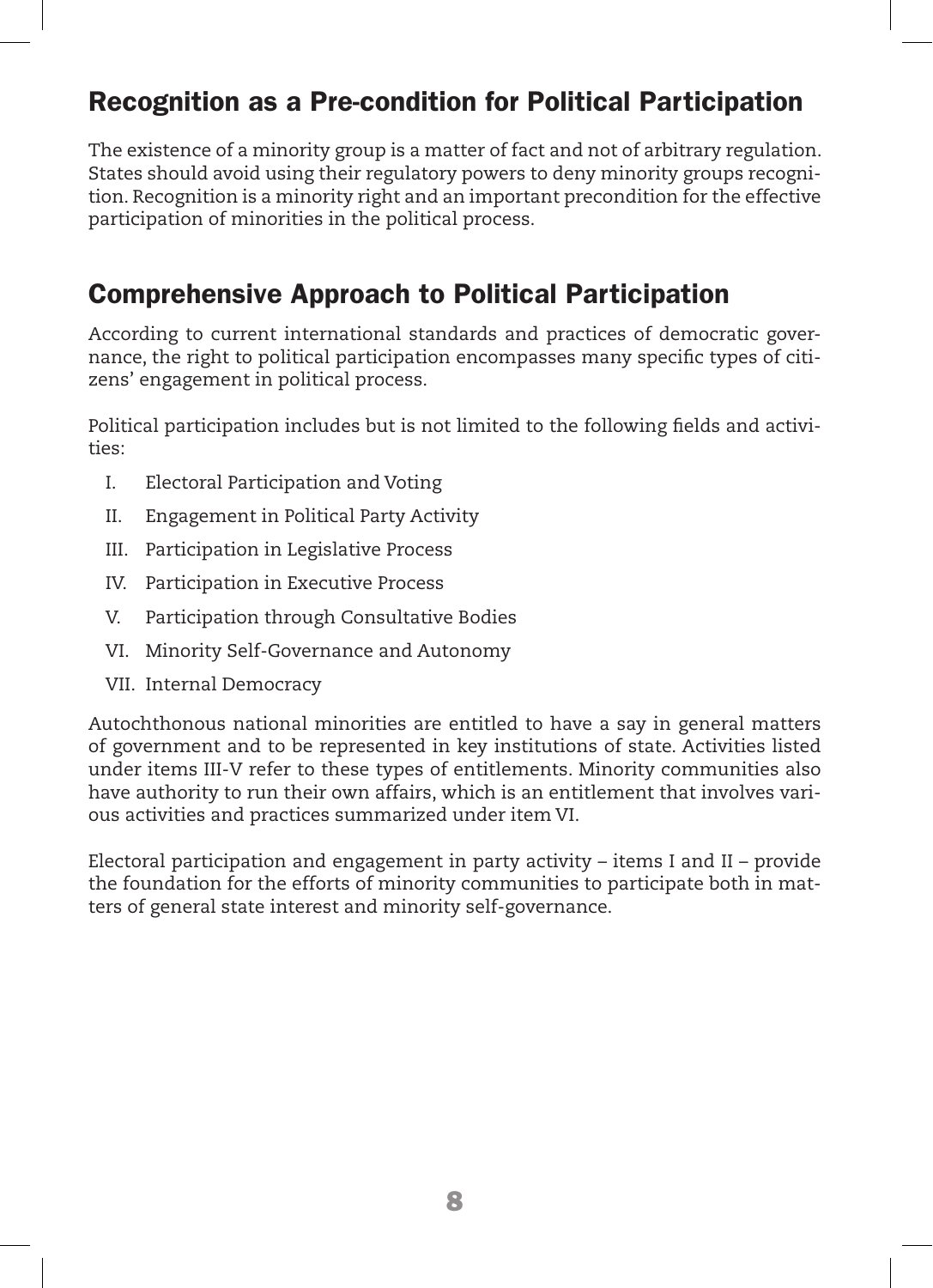# Electoral Participation and Voting

Elections to various levels of government constitute an essential feature of democratic governance. Through elections minorities choose their representatives both to state-wide and minority-specific institutions.

It is therefore necessary:

- 1. to ensure that no restrictions exist on the ability of persons belonging to the autochthonous national minorities to freely exercise their right of vote.
- 2. to guarantee objective enjoyment by minority community members of other electoral process –related rights such as the right to receive, express, and disseminate political information; to campaign on behalf of candidates; to contribute money; to stand for office.
- 3. to consider the implementation of special electoral mechanisms at national, regional, and local levels in order to ensure adequate representation of minorities in state-wide institutions .
- 4. to ensure openness, transparency, and competiveness of elections to the institutions of minority governance.

# Engagement in Political Party Activity

Political parties occupy a central place in the political process in modern democracies. Parties are key intermediaries between society and state. Involvement of minority community members in party activity is a prerequisite of effective minority political participation.

In order to guarantee such involvement it is important that:

- 1. the basic human right of freedom of association is fully respected; the regulation of the formation and activity of political parties complies with the principle of freedom of association.
- 2. parties based on communal identities are allowed to operate.
- 3. electoral provisions provide minority parties with meaningful opportunities to gain representation in the institutions of the state.
- 4. minority participation in mainstream political parties is facilitated by rules and regulations enabling minority candidates to achieve positions of influence in these organizations.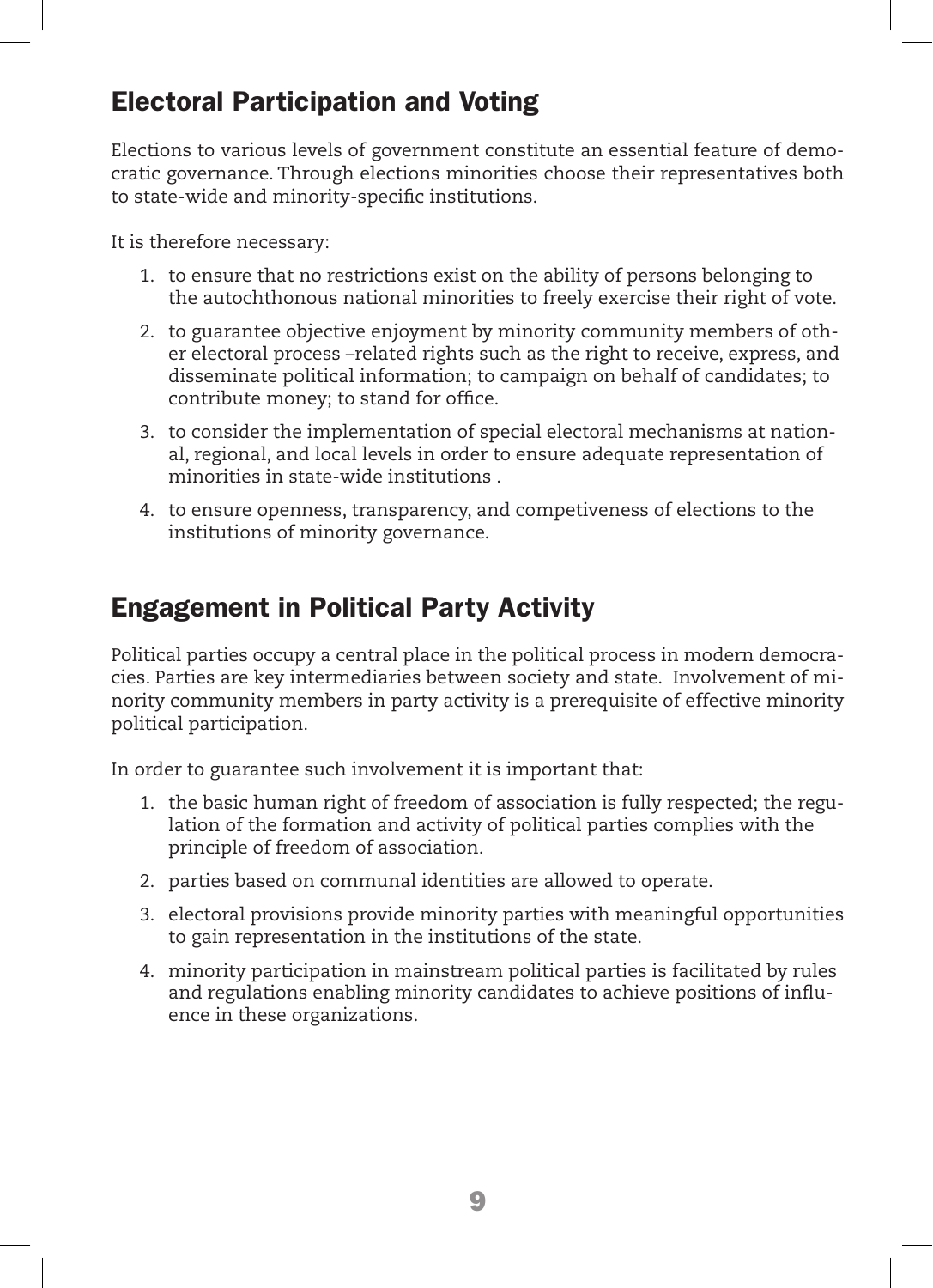# Participation in Legislative Process

Legislative bodies constitute the main fora for discussing and deciding public policies. Through participation in legislative bodies minority community members engage in the process of making state-wide decisions. Minority participation through these bodies also raises the visibility of minority issues, allows for debate on policies affecting minority communities, and, through the process of deliberation, secures the majorities' support for these policies.

Minority participation in legislative process requires that:

- 1. electoral provisions enable minority presence in national and regional assemblies; when possibilities for minority representation through regular electoral mechanisms are in practice limited, special mechanisms should be considered.
- 2. consideration of special electoral mechanisms should include such provisions as lower numeric thresholds for minority parties, reserved seats arrangements, adjustment of geographic constituency boundaries, forms of preference voting.
- 3. parliamentary practices allow minority representatives to have meaningful input in legislative decision making.
- 4. specialized parliamentary bodies on minority issues are established in the form of standing committees or sub-committees.
- 5. transparency of legislative process and accessibility of representatives' legislative records is guaranteed.

# Participation in Executive Process

Minority communities are entitled to have a say in the implementation of public policies at all levels of government. Effective inclusion and adequate access of minorities both to political and administrative offices of executive government is important in this respect.

Ensuring minority inclusion and access to executive decision making requires that:

- 1. measures ensuring minority representation in the political offices of the executive are implemented.
- 2. both formal and informal approaches to allocating to minority community members cabinet positions or other executive government posts are considered.
- 3. recruitment and promotion practices in the public administration take into account the need to have a civil service that reflects the diversity of society.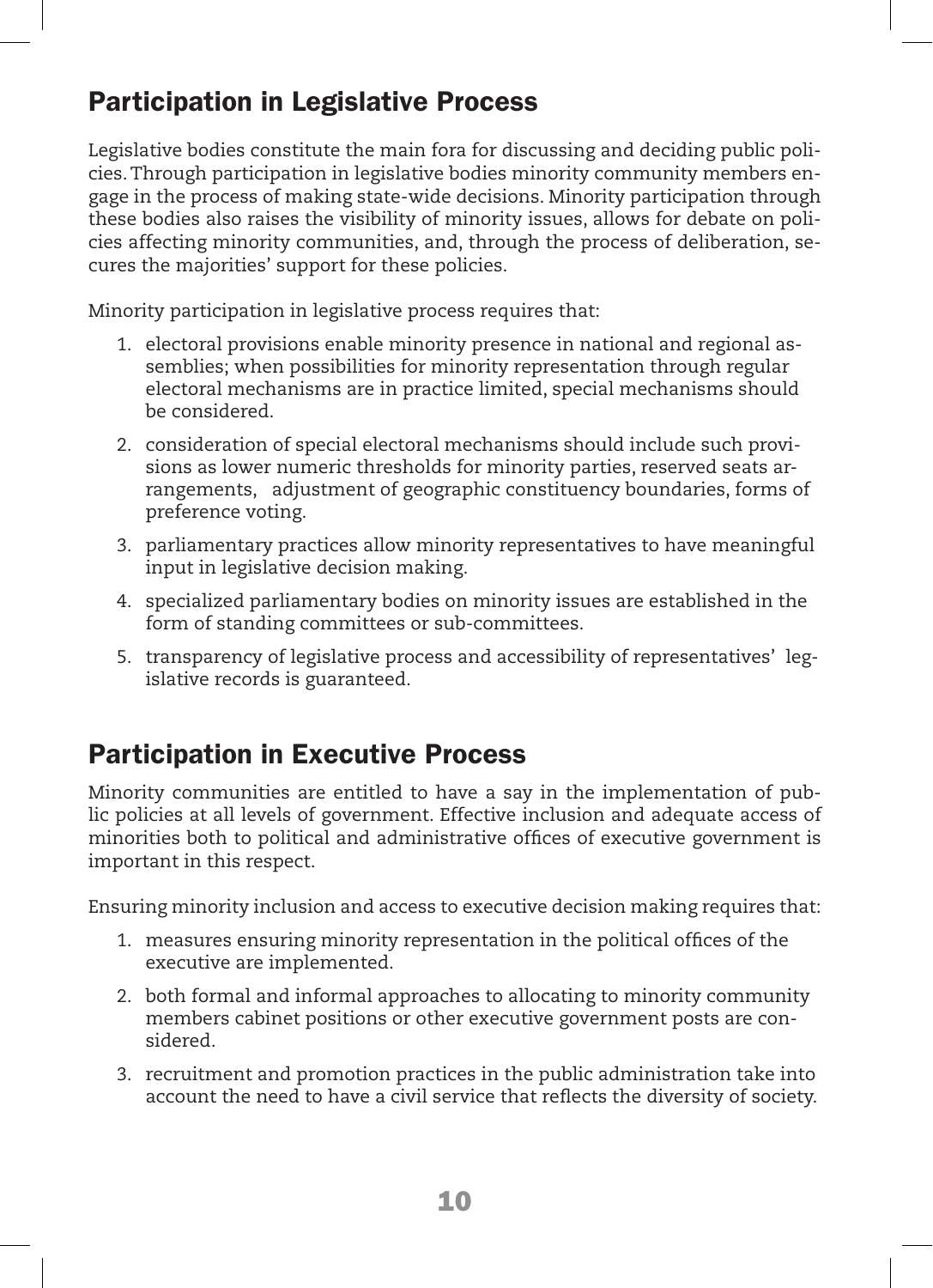- 4. affirmative measures are implemented to rectify inequalities in public sector employment practices of some national minorities, especially the most marginalized.
- 5. specialized government bodies on minority issues are established in the structure of executive government.

# Participation through Consultative Bodies

Minority participation in government decision making is enhanced when advisory or consultative bodies provide additional channels for communication and dialogue between minority communities and government authorities. These bodies often provide innovative mechanisms for engaging minority communities in political process.

To ensure the effectiveness of minority participation through consultative bodies it is necessary that:

- 1. consultative bodies enjoy a clear legal status and operate under rules and regulations that provide for efficient and consistent consultations.
- 2. adequate resources are made available to support the effective functioning of consultative mechanisms.
- 3. consultative bodies are involved in decision-making on issues that directly or indirectly affect them on a regular and permanent basis.
- 4. inclusiveness, representativeness, and accountability of consultative bodies is ensured through transparency of appointment/election process.

# Minority Self-Governance and Autonomy

Minority right to political participation cannot be fully realized without minority ability to have control over their own affairs. The degree of this control and its forms depend on the specific circumstances of individual minority groups. Both territorial and non-territorial forms of self-government are important for preserving minority identity and fulfilling other objectives of minority communities.

Effective participation of autochthonous national minorities in political process require that:

- 1. states fully respect the aspirations of minority communities for self-government.
- 2. there is division of competencies between bodies of self-government and state authorities, and that the nature and scope of self-government provisions are clearly specified.